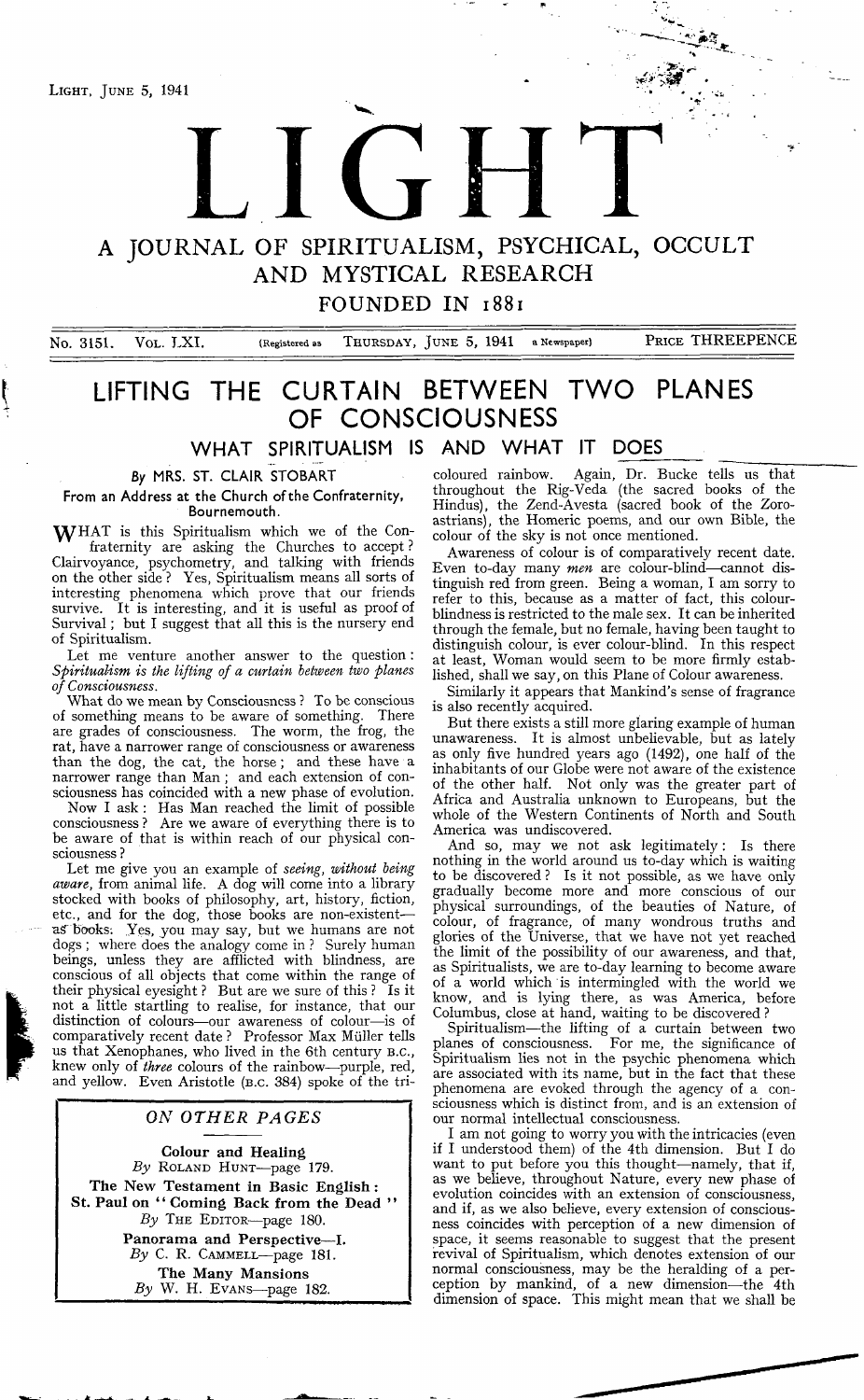able to overcome the present limitations of spacemovement, not by mechanical inventions of internal combustion engines, but by faculties from *within ourselves.*

Whilst the evolution of man's physical body has apparently come to an end, the evolution of the soulbody is in an early stage ; and the possibilities of what might be attained—what have been attained in prehistoric, in Atlantean, times— take one's breath away. But it is through the psychic faculties that such development can alone proceed—psychic faculties which are, generally speaking, ignored, despised, or prostituted to ignoble ends.

What is this psychic faculty ? Is it a new faculty which came into being with the Fox Sisters 80 years or so age? Absurd ! The psychic faculty has been Man's<br>guide to the Eternal from prehistoric times. It is a guide to the Eternal from prehistoric times. faculty which is part of Man's make-up. I suggest that we should recognise it as hall-marked by the Creator as an instrument for obtaining such knowledge concerning the life of the soul as is essential for the soul's development.

What is the soul ?—It is the soul-body, oncased in physical body— the soul-body, which enfolds the spirit, the ego, the controlling force, the mind. Now, this soul-body is, as we Spiritualists believe, an etheric body, which interpenetrates the physical body, as ether interpenetrates air and space. And is it not of interest to note that this belief of modern Spiritualism in the etheric nature of the soul confirms the belief held and taught by Pythagoras in the 6th century **<sup>b</sup> .<sup>c</sup> .** Pythagoras, a great religious leader and philosopher, affirmed that the soul is of a semi-material, etheric nature, and enfolds the spirit, which is the Self, the controlling force; that the soul-body is like in appearance to the earthbody ; and that when, at death, the soul is dissevered from the physical body, it withdraws the spirit. Pythagoras believed that an etheric plastic substance permeates all visible objects, and that, by its agency, Divine thought exerts its power upon the worlds, and

### **LONDON SPIRITUALIST ALLIANCE ltd 16 QUEENSBERRY PLACE, LONDON, S.W.7** *President***: Miss LIND-AF-HAGEBY**

*Secretary* **: Miss MERCY PHILLIMORE**

**'Phone: KEN 3292-3 'Grams : 4 Survival \* London Annual Subscription, ONE GUINEA, includes use of Library Hours: 10 a.m. to 5 p.m. Monday to Friday inclusive ; and the Library until 6.30 p.m. before evening meetings**

PUBLIC MEETINGS

**TUESDAYS at 6.30 p.m. (Silver Collection).**

**June 10th. CLAIRVOYANCE: Mrs. BERTHA HARRIS, followed bv DISCUSSION, 7.30 to 8 p.m., led by Miss MERCY PHILLIMORE.**

**June 17th. ANSWERS TO WRITTEN QUESTIONS of General Interest through the Trance Mediumship of Mrs. PAMELA NASH. Sir W EMYSS GRANT WILSON will preside.**

**DEVOTIONAL GROUP FOR SPIRITUAL HELP**<br> **WEDS. at 2.30** p.m. (Please note change of time). Mr. W. H. EVANS<br>
FOR MEMBERS AND THEIR GUESTS<br>
WEDNESDAYS at 3<sup>1</sup>/- each (Non-Members 2/-).<br> **WEDNESDAYS TO THEIR** CUESTS **FOR MEMBERS AND THEIR GUESTS** 

WEDNESDAYS at 3 p.m.<br>
June 11 ANSWERS TO WRITTEN QUESTIONS of General Interest<br>
through the Trance Mediumship of Mrs. PAMELA NASH.<br>
Lieut.-Colonel W. B. ROBERTS will preside.

. CLAIRVOYANCE. Mrs. MAUDE BATEMAN<br>Mrs. M. CAMPBELL MACKENZIE will preside

**LECTURE**<br>**THURSDAY, JUNE 12, at 6.30 p.m. Mr. R. W. H. EVANS** on "LIFE BEYOND THE VEIL."<br>Members Free. Members' Guests, 1/-. Non-Members, 2/-.

**PRIVATE SITTINGS WITH MEDIUMS<br>Daily, Mrs. Pamela Nash, Mrs. Mary Taylox, and others approved<br>by the Alliance.<br>FREE SPIRITUAL HEALING.** 

**DEVOTIONAL GROUPS FOR ABSENT HEALING. Apply for full particulars to Mr.** W . H. E vans. **The Secretary offers help to the bereaved and enquirers.**

**THE MARIANNE BAYLEY WORTHINGTON TRUST. Free and assisted sittings for poor people. Apply Miss Phillimore, 16 Queensberry Place, S.W.7.**

is the great intermediary between the visible and invisible— between spirit and matter.

As I expect most of you know, Sir Oliver Lodge has been the great modern upholder of this belief in the ether and its functions.

### WHERE IS THE SPIRIT-WORLD ?

To me, this idea of the ether as the atmosphere, the medium of life, of spirit-life on the next plane, is reassuring. It answers the oft-put. question : " Where is the spirit-world? " If the ether is the atmosphere of the spirit-world and the ether interpenetrates our earthly atmosphere, we can picture the spirit-world as being, as we are always told, in our midst. Hidden from our physical sight because of its different rate of vibration, but around us and amongst us.

Spiritualism—the lifting of a curtain between two planes of consciousness. Now, Spiritualism claims that this curtain becomes transparent when, under certain conditions, the normal consciousness is held in check and another consciousness is allowed to supervene. call that other consciousness  $\textit{super-con}$  consciousness to distinguish it from  $sub$ -consciousness, which lies on the lower side of the intellectual consciousness, at the lower end of the human spectrum. This super-consciousness gives us awareness of things not visible to the physical eye of our normal consciousness. We become aware of entities which are clearly visible and audible— entities who, on the strength of a considerable amount of evidence, can be proved to have lived at one time or another as human beings on this Earth. These entities are recognisable by their forms, features and mental characteristics. For we learn, in studying psychic science, that we are turning the truth inside out when we affirm that the soul is the facsimile of the body— as though the body were of chief importance. It is the other way round. The body, which is buried in the grave, is of secondary importance ; it is only the facsimile, the outer garment of the soul-body. The soul-body, being of etheric substance, interpenetrates the physical body in all its parts and moulds it after its own image.

Confusion is caused by an indiscriminate use of the word " Spirit," which is often employed as alternative for Soul. But the Spirit is, as we believe, the Self, the Ego, the Mind, the controlling force, which resides in the soul-body, and is never parted from it. People talk of seeing *spirits,* but it is souls, not spirits, that we see and contact. The Spirit uses the physical brain as its instrument, whilst the Soul is clothed in body, but it is independent of the physical grey matter of the brain as it is of all the other constituents of the physical body. We need, therefore, have no fear that troubles of the physical brain will be continued on the next plane of life. Those troubles only concerned the physical instrument used temporarily by the- spirit-mind (as the gramophone record is used by the human-mind).

Now, assuming that survival is a fact, it is obvious that it is the physical body and not the soul-body which is buried in the grave. That form was only a facsimile, a discarded mould. Man is essentially Soul and Spirit. And if this can be justified, if Man is Spirit and can be proved to be Spirit here, now and ever after, he is at once transformed from a being limited to a consciousness of three dimensions—he becomes transcendental, a being with potentialities of a consciousness which will one day become a cosmic consciousness.

We contend that a general recognition of this fact would necessitate a readjustment of many of our human valuations. For if Spiritualism is fact, Man is at this moment a potential god, who will come into his own on the lifting of the next curtain of consciousness. Is this, perhaps, a safety curtain ? Possibly. But a safety curtain, if never withdrawn, fails of its true purpose and becomes an obstruction which blocks all vision of the scene beyond. And what lies beyond that curtain for those who have the audacity and the knowledge to lift it ? Infinite horizons of a knowledge undreamed of in: these materialistic days— things which, as Paul said, it is not expedient for a man to utter. Surely, instead of (Continued at foot of next column)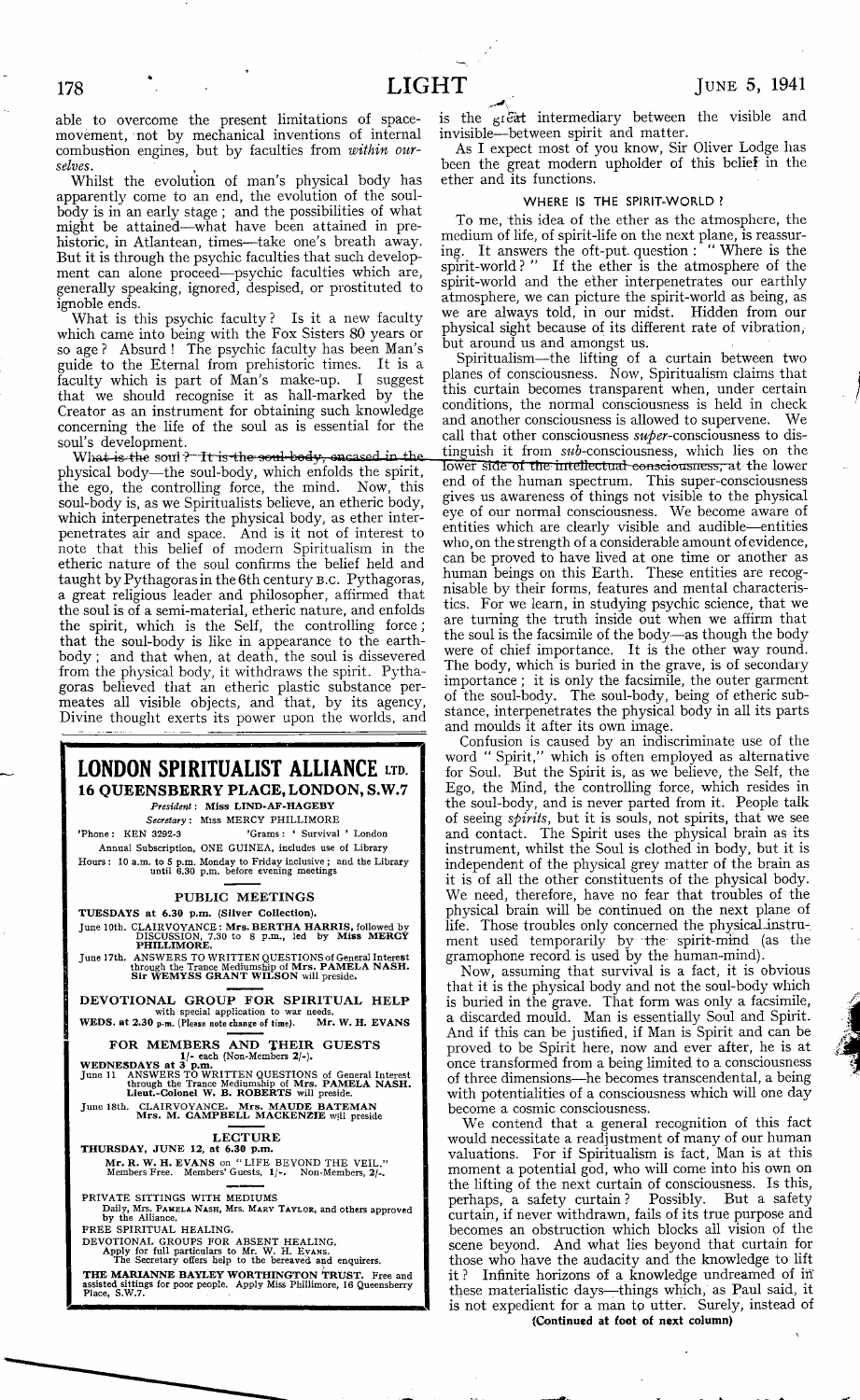## **IS COLOUR THE FUTURE HEALING-LANGUAGE?**

### *By* **ROLAND HUNT**

'Y 'H E articles of R. R. Yates **(Light,** January 16th) and of Cyril Worsley **(Light,** Feb. 20th), touch illuminatingly on the neglected importance of learning the alphabet of Colour for better expression in our physical life and contact with the Life Beyond. Indeed, a great purpose would be served in collating all the evidence we have supporting this premise and of the ways in which we might immediately employ Colour with its Seven Rays— the children of **Light.**

Mr. Worsley gives a valuable starting point when he affirms that " psychic circles are quite aware that *breadth* of manifestation depends largely upon a varied selection of coloured auras among the sitters, and that the more varied the individual colours the greater the field of communication. We seem to attract the spirits of those akin to ourselves in Colour." Here, it is my personal opinion, we have the key for broadening the basis of contacts and expression in the work.

According to Drs. Kilner, Mesmer and Babbitt, the variety and clarity of the colours in the aura indicate the mental and soul calibre of the individual, and the wideness and keenness of his interests. For instance, a man of limited or narrow interests expresses thoughtradiation of limited colours and wavelengths and invites a like response. Wher.eas the man with a " world a like response. Whereas the man with a " world travelling " mind often has a dynamic, resplendent aura like a veritable power-house, and is thus qualifying for world citizenship.

Deeper study of Colour reveals a profound parallel which is this: " Just as the world body is composed of different countries and centres, the expression of each being coloured by the outlook of nationality, so also the individual is composed of seven or more radiant centres, and has developed his consciousness in one or more of them in particular which constitutes his egoic expression or Ray, and that as he grows from egoic into world consciousness he develops all centres towards their synthesis in White.

Following Mr. Worsley's statement to its ultimate conclusion therefore, it would seem that for circles to operate on the widest wavelengths of world service, groups should be composed of not less than seven earnest students, one of each Ray, and each one contributing the egoic Ray to which he is attuned, yet with the widest possible range of auric subtones. Together these Seven would compose a White circle.

With this complete and comprehensible instrument available for reception and expression, a wider range of minds on the other side would be attracted and fuller

### (Continued from previous column)

scientists peering into our past and tracing our physical descent from apes and jelly fish, they would do better to peer into our future and recognise our kinship with angels and archangels and all the company of heaven.

If the reality of spirit were established as a truth, no longer controvertible, is it conceivable that nations would spend the greater part of their substance in war, in elaborate attempts to kill that which is unkillable, condemning millions of their fellows,  $\mu$  the full flush of life, and unprepared, to a sudden and violent transition from one plane of life to *thcyfiept?*

But where then does *four* Religion come in, the Religion which we of the Contraternity seek to further ? We contend that, assigning that Jesus was, as we know Him to be, an historic figure, there is nothing inconsistent with natural law in the traditional story of His life and teaching;  $\mathcal{N}$  can see that these were in conformity with psychic facts which we can verify to-day. We have therefore, as evidence for the reality of our Religión, not only Religion in general, but also the very beaútíful Religion taught and exemplified by Jesus.

The Churches of to-day seek to carry on His teaching. Therefore, we ask the Churches to add psychic science to their teaching of the "Way of Life," to make, as Jésus did, science religiqus and religion scientific.

> 美国 Ö,

teachings for wider individual and international understandings should come through.

Although it is impossible to measure the consolation that at times " personal " messages can give, it is important that as soon as we learn the truth of survival we should try to rise above certain selfish elements in the continued seeking of personal " comforts , " since we are warned to beware of self-pity and self-seeking. With this personal victory more widespread we should tend to get information for the welfare of the world at large.

The difference might be likened to the use of two different instruments, one a single manual organ with a handful of stops, the other a seven manual with innumerable stops capable of registering and expressing any given theme in a variety of ways in which to meet the understanding of the many.

There have been abundant evidences that those on the Other Side have been long awaiting instruments of such range, power and sensitivity. We have been told so often that there is great power and beauty awaiting its expression for us as soon as we are able to receive and use it. But first we must find the keys.

As Mr, Worsley confirms, " those of us who have been given gimpses of the next world of Colour must concede that its brightness surpasses anything which ordinary matter is capable of reflecting," but we can prepare ourselves for receiving this brilliance and of reflecting it into the world of matter. " Our next existence," he says, " will be in a world of varied Colour caused by our bodies being made of some form of rarified matter upon which rays impinge." The ancient wisdom of China affirms this fact in the cryptic words of the Taoist sage, that " the body is a crystal vessel through which the rainbow of the Great Existence is to shine."

If this is so, surely it is time we began our A-B-C and learned the alphabet of this language of Colour, which as Geoffrey Hodson says in his book *The Coming of the Angels,* is the language of the inner planes— the language of Angels and of men-to-be.

Many of the great teachings of the East tell us that the earliest known Universal Tongue, the Senzar language, embraced the alphabet of Colour and coloursymbology. It would seem that the world has lost these colour keys to understanding, which it must regain and use to greater purpose.

Esperanto aimed, happily, at a physical universal, tongue. But any language depending upon physical sound cannot be primary if it be true that thought precedes physical utterance. Nor can a language be essentially true whilst lips can-transpose what the mind really thinks. Since for the seeker after Truth, there tan .be'rlo la'nguagfe that permits of equivocation, he is led back to the one primal language behind speech, which is thought-power expressing itself as Colour-Radiance, or Colour-waves.

From all this evidence it would seem clear that we should start to learn our Colour Alphabet so that, in the near future, we may receive and " speak " in this brilliant and dynamic language of the Rainbow with a fuller realization of the instrument and energy at our command.

With this Rainbow Esperanto as a common denominator of understanding amongst nations, many of the misunderstandings that have persisted between different world races may well begin to disappear.

| <b>INSPIRATION</b>                        |
|-------------------------------------------|
| It comes with a rush, unbidden,           |
| From somewhere that nobody knows;         |
| And tells of a life that's hidden         |
| And a love that grows and grows.          |
| A Something beyond Earth's dreaming       |
| Of all that is fairest and best;          |
| That leaves the heart with a feeling      |
| On infinite peace and rest. AUBREY TURLE. |
| 深义                                        |

 $\sim$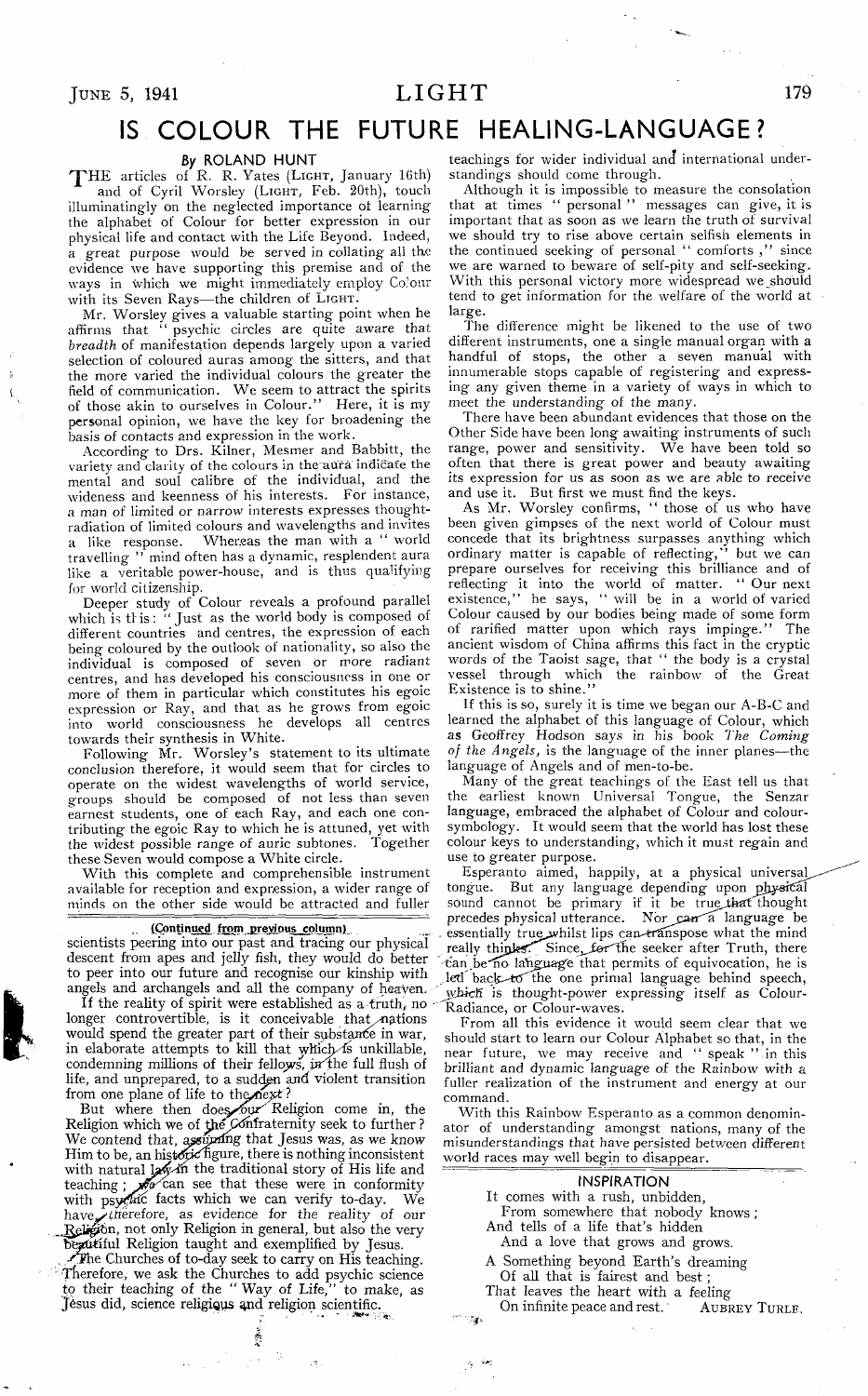## **, L ig h t**

*All communications for the* Editor *should be addressed : " The Editor of Light, 16 Queensberry Place, South Kensington, London, S.W.7'Phone: Kensington 3292-8.*

EDITOR - - - GEORGE H. LETHEM

### **AS WE SEE IT**

### **THE COMING BACK FROM THE DEAD**

*rJ'H E New Testament in Basic English* (Cambridge University Press, 3/-, 3/6, 8/6) is a book of special interest to Spiritualists. The vocabulary used is limited to one thousand words, including 50 special Bible words and 100 words " listed as giving most help in the reading of English verse," and it is intended " to provide a simple translation for those for whom the rich Elizabethan prose of the Authorised Version conceals, sometimes by its familarity, the plain meaning of the text." It is not, we are told, a paraphrase of the Authorised Version, but a new translation from the originals, in which " great trouble has been taken with every verse and every line to make certain that there are no errors and every line to make certain that there are no errors of sense and no loose wording."

As an example of how the " plain meaning " of the original text is brought out where it has been concealed by familiar but ambiguous or misunderstood words, St. Paul's references to the " resurrection," and how it is accomplished, will be found to be specially illuminating.

Resurrection" is one of the familiar Authorised Version words which is *not* used by the Basic English translators— presumably because, as now understood, it does not " make plain " the meaning of the Greek original. Instead of the one word " resurrection," the words used are "come back from the dead "—thus following the lead given by Dr. Weymouth in his New Testament in Modern Speech-1 Cor., xv., 35 : "With what kind of body do they (the dead) come back ? "

The plea— advanced by the Dean of Lichfield in a broadcast criticism of the book— that the word " resurrection" should have been retained because it has taken on a special theological meaning which students can easily ascertain, would no doubt be considered by the learned Translators, and the fact that they have rejected it may be taken as a clear indication that, in their opinion, the change was necessary.

### WHAT PAUL TAUGHT

In the Authorised Version (Acts, xxiii., 6) Paul is represented as reminding' the Sanhedrin that " of the hope and resurrection of the dead I am called in guestion." In the Basic English translation the issue is stated much more clearly : " I am .here to be judged on the question of the hope of the coming back from the dead." Again, when before Felix (Acts xxiv., 15), Paul specified the charge brought against him as being (according to the Authorised Version) that he taught that there should be a resurrection both of the just and the unjust." In the Basic English translation, the words used are : " That there will be a coming back from the dead for upright men and wrongdoers."

In 1 Cor., xv., this theme is expanded and expounded, and the words used by the Basic English translators make it clear that the " coming back " cannot be relegated to the " last day " or made to depend on the " resurrection " of the physical body— that, in fact, the " plain meaning " of the text can be understood only by the psychic (that is, the Spiritualist) interpretation of the events described.

Paul tells how Jesus was put to death and " came back " so that He was seen by His disciples and by more than 500 brethren, and last of all by Paul himself. Then he takes up the challenge of those who say " there is no coming back from the dead," and so deny the

" good news " (that is the Gospel) on which their faith was based.

If there is no coming back from the dead," says Paul (verse 13-15, Basic English), " then Christ has not come back from the dead : and if Christ did not come again from the dead, then our good news and your faith in it are of no effect. Yes, and we are seen to be false witnesses of God ; because we gave witness of God that by his power Christ came back again from the dead, which is not true if there is no coming back from the dead." The plain meaning of this is that Jesus was not the first to " come back from the dead," but that, on the contrary, His " coming back " was due to the operation of a law which applies equally to all men, " upright and wrongdoers " alike. Paul therefore did not teach that the " resurrection " or " coming back " of Jesus was unique as an event, as theologians have claimed and taught, although he does give good ground for believing it was of outstanding importance as compared with the " coming back " of lesser beings.

#### WITH WHAT BODY DO THEY COME?

Then Paul takes up another challenge : " How do the dead," including Jesus, " come back, and with what sort of a body do they come?" His answer is that " when the dead come back again," they come not in the resurrected physical body but in the " body of the spirit," for (verse 44) " if there is a natural body," as everybody knows to be the case, " there is equally a body of the spirit," and it is in the " body of the spirit " that the dead " come back."

Some complication in regard to Paul's teaching is caused by the references in the text to the dead as<br>being "asleep." From these references it has been being " asleep." From these references it has been argued that Paul thought of the dead as " asleep " in the grave until " the last day." That such cannot have been his belief is shown by his declaration in 2 Cor. i., 1 : " We are conscious that if our tent of flesh " (that is, the physical body) " is taken down, we *have* a building from God " (the " body of the spirit ") " . . . so that our spirits may not be unclothed." That there is no waiting until the last day for the " body of the spirit," he makes clear when he writes (verse 4) : " For truly, we who are in this tent do give out cries of weariness, for the weight of care which is on us ; not because we are desiring to be free from the (physical) body, but so that we may have *our new body,* and death may be overcome by life." (Basic English).

We do not suggest that all difficulties regarding Paul's beliefs and teaching are cleared up by the " plain meaning " of the words used by the Basic English translators. They are not ; but at least the new translation makes it clear that Paul believed in and taught the " coming back— $-$ of the dead very much as do present-day Spiritualists ; and, when to this \_ is added his psychic experiences and his accurate descriptions of psychic faculties and manifestations (1 Cor. xiv.), there is little room left for doubt that he was himself not only a Spiritualist but also a highly gifted Sensitive.

### **QUIET PLACES**

- Lord of the quiet places, breathe upon us now As, deep in thought, we walk among the fragrant
- plants, Or stand at ease bfeneath the gently-swaying pines, Away from all the furmoil of the restless world.
- And may Thy healing beauty like a blessing fall
- On minds washed clean and ready for Thy quickening.
- Then plunge we, once again with inspiration filled, Into the seething whirlpool's soul-destroying swirl,
- Composed of men's desires and thoughts and agonies. Inspired by Thee, may we with hands outstretched, sustain
- Encourage and uplift those hapless ones whose fear May drown them if no messenger from Thee be near. **DOROTHY KENRICK.**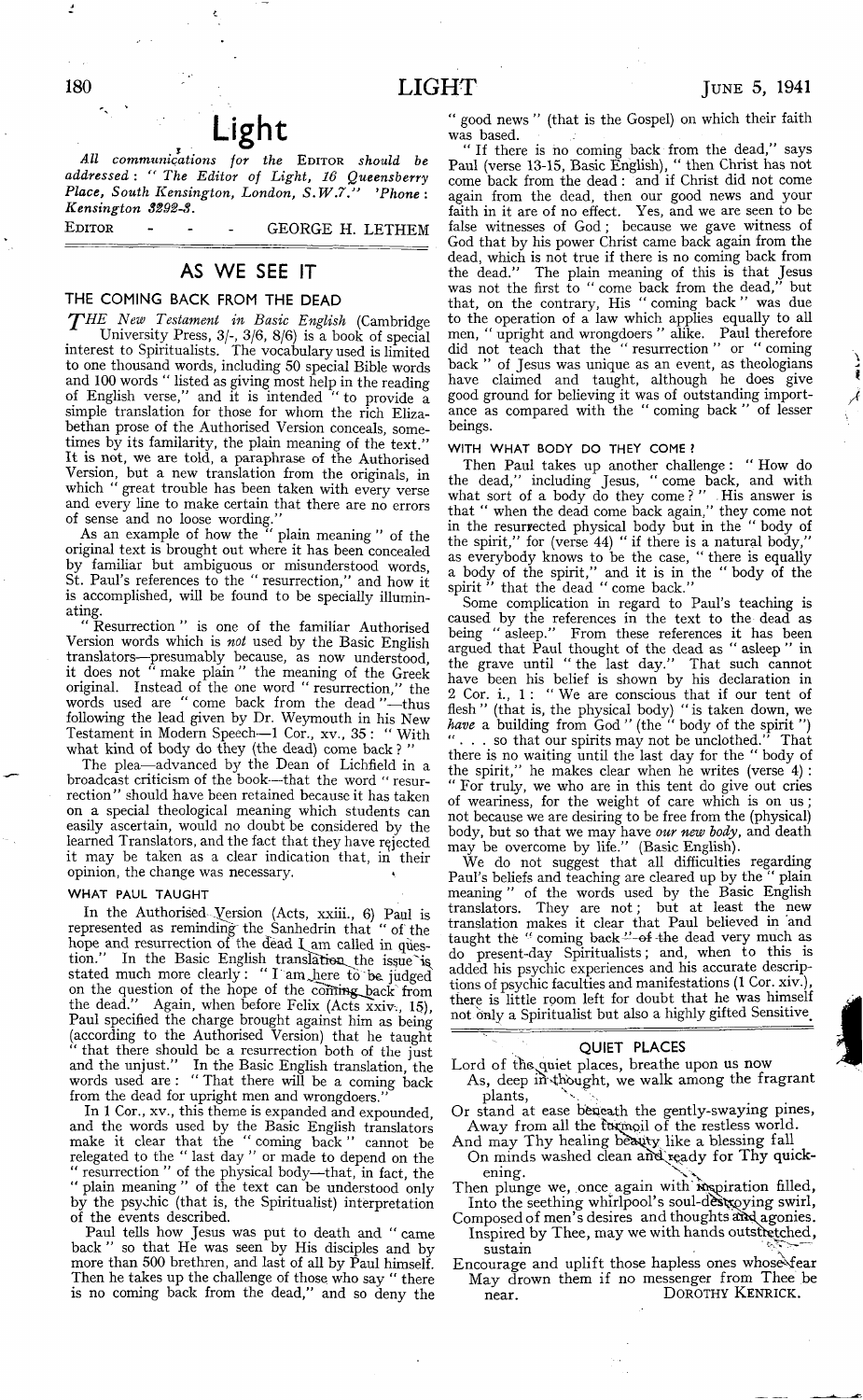## $J$   $U$  **181 LIGHT 181**

## **PANORAMA AND PERSPECTIVE**

### **THE OLD STORY**

þ

 $\bf W$ ITH the great buildings of our capital crumbling into ruin ; with Westminster Abbey, where lie the mortal remains of our kings, our heroes and our poets; with St. Paul's Cathedral, the Houses of Parliament, The Tower, The Temple, the Guildhall, our noblest churches, mansions and national monuments, and even our Sovereign's palace, bombed and battered by the night-marauding murderers who have slaughtered and mutilated our people— men, women, children— by tens of thousands; with these things happening, it were wise, as far as it is humanly possible under conditions which strike at the very foundations of all we venerate and of all we love, to look out upon the wider landscape of Man's history, and endeavour to follow the track of his destiny through the age-long defiles of time.

And first, let us remember that Fate is playing no new trick on Man. It is true that the instruments of material destruction have increased enormously, and are daily increasing, in their power to wreck and ruin all things rapidly ; but the Devil's work they accomplish has nothing new about it, nor is it actually more destructive than the simpler, slower, but equally effective methods of the past. It is an old, old story : tyrants exalted by the admiration of fools, obsessed by the demon of power to destroy. The means change, but the motive and the results are always the same.

#### THE MARCH OF HISTORY

All the great and famous cities of Antiquity, many of them vast in extent, their populations counted by millions, their construction incomparably stronger and more durable than that of any city of our time ;— all these cities, with their mighty ramparts, their bastioned castles, their towering temples, and gorgeous palaces, their law-courts and exchanges and wharfs and warehouses, their theatres and arenas and public baths, and the mazes of their countless populous streets, have disappeared utterly, or remain only in fragments of ruined masonry or mounds of sand or turf.

Of the greatest monuments, the Wonders of the Ancient World, none but the Egyptian Pyramids remain, lone, mysterious watchers left in a desert, where once Pharaohs reigned and the heart of a majestic civilisation beat with a thousand energies of arts and arms, of science and commerce and religion. now are Thebes and Memphis, the great cities of Egypt ? Where are Tyre and Sidon, the capitals of Phoenicia ? Where is Nineveh, the mighty metropolis of the Assyrian Empire ? Its very site was lost and forgotten till Layard found its buried remnants beneath hills of sand and rubble. Then, to the astonished gaze of men, the winged bulls and sculptured histories and inscribed tablets of an age remote from theirs were brought back to light from palace-halls and temple-courts and libraries, once the seats of glory and devotion and learning. Where the seats of glory and devotion and learning. now is Babylon the Great ? Only sand, with squalid villages scattered across its vast circumference. Gone for ever are -the gigantic walls, on the tops of which four-horsed chariots rolled, passing one another with ease; gone, the Hanging Gardens, those artificial hills built by hosts of hands upon a hill-less plain to solace with their woods and waterfalls, their terraces and fountains and flowery walks, the heart of a mountainborn Median girl who was the darling and the queen of Nebuchadrezzar, the Great King, the King of Babylon. Gone are the sky-pointing temples of the Gods of the Chaldeans, from whose summits magician-astronomers charted the story of the stars ; gone the broad parks and stately squares, the long riverside quays and docks, which harboured the merchant navies of the world.

Jerusalem is fallen ; the temple of Solomon is no more. The library of Alexandria is devoured by flames : how many poets, historians, philosophers, perished in that conflagration ! The Colossus of Rhodes, that giantimage of the Sun-God, between whose outstretched feet the fleets of nations sailed, lies buried deep beneath the sea-floor. At Athens, the reliques of the Acropolis are Beauty's reminder of the eternal mutability of human perfection ; the columns of Karnak, of the inevitable mortality of human glory. To what forgotten Gods mortality of human glory. were built those divinely beautiful temples of Poestum ? Antiquaries wrangle the question. The Roman Forum is a desolation of shattered stones ; the owl nests in the rent walls of the Coliseum ; the nightingale sings in what was the villa of Hadrian at Tivoli. And the building of all these was but yesterday beside the mystery of Stonehenge ;. and that, too, is young beside the colossal circle of Avebury.

#### THE TRUE PERSPECTIVE

Armies have marched in their hundred-thousands. They have followed Sargon and Cyrus, Alexander and Pompey, Attila and Mohammed and Tamarlane, Charlemagne and Bonaparte. Small bands have stood for liberty with Leonidas, for honour with Bayard, for faith with Agrippa d'Aubigne. Empires have been desolated, one by one. The populations of whole provinces have perished by famine, of whole cities by fire and sword. Bombs and mines cause no vaster devastations than battering rams and hammers. Fire is the destroyer in all ages. Death is the same, though it come by arrow or bullet, by sword or shell.

Let us try to view the world in true perspective. The ambition of Man is utter vanity. Power and wealth are the seeds of inevitable destruction and penury; pride is the forerunner of debasement; self-confidence of ruin. Mankind is as savage as it is superstitious ; its cruelties are as monstrous as its delusions. The outer forms of its religions are akin in their material enormity or idle triviality. The Almighty All Seeing God abandons temple and mosque and cathedral alike to destruction. The conception of these, in the beginning of each, is holy, but the days of their spiritual impotence are numbered. For all is mutable and Protean in the procession of inevitable change, all except the *Spirit.* The Spirit alone is changeless, and its creative power indestructible. So it is that Art, which is of the Spirit, re-awakens to rebuild and recreate, and that devastation is the herald of Renaissance.

### CARDINAL POINTS

(1) If we can show strong reasons for assuming that the legend of the Golden Age and the Fall of Man (a legend found, not only in the Bible, but in the traditions of the ancient civilisations everywhere) is an allegory derived from what actually was, we possess a model of attainment; we have in view, however distant, a goal of ultimate achievement.

(2) If we can provide evidence that the hope of this ultimate achievement is based entirely on the spiritual knowledge acquired by the *individual,* we shall have indicated a single way of travel, though the paths may be many and divers ; and shall have exposed the error of all theories based on the illusion of *collective* progress, an error which has held mankind enslaved to misery, and led him repeatedly into orgies of destruction.

(3) If we can prove that the regeneration of Man should not and cannot be hastened by Utopian impatience, but must be born at its destined time out of the age-long efforts of individual Souls, we shall have helped to combat the dangerous despondency inseparable from a sense of frustrated effort and deferred hope.

(4) Lastly, if we can show that belief in the Immortality of the Soul is not only of paramount importance, but that evidence thereof is obtained, not from one, but from many sources widely diverse in character, we shall have helped to set Man's feet more firmly on the way to individual development, and, incidentally, have established the claim of Spiritualism to the first place among human studies. C. R. CAMMELL.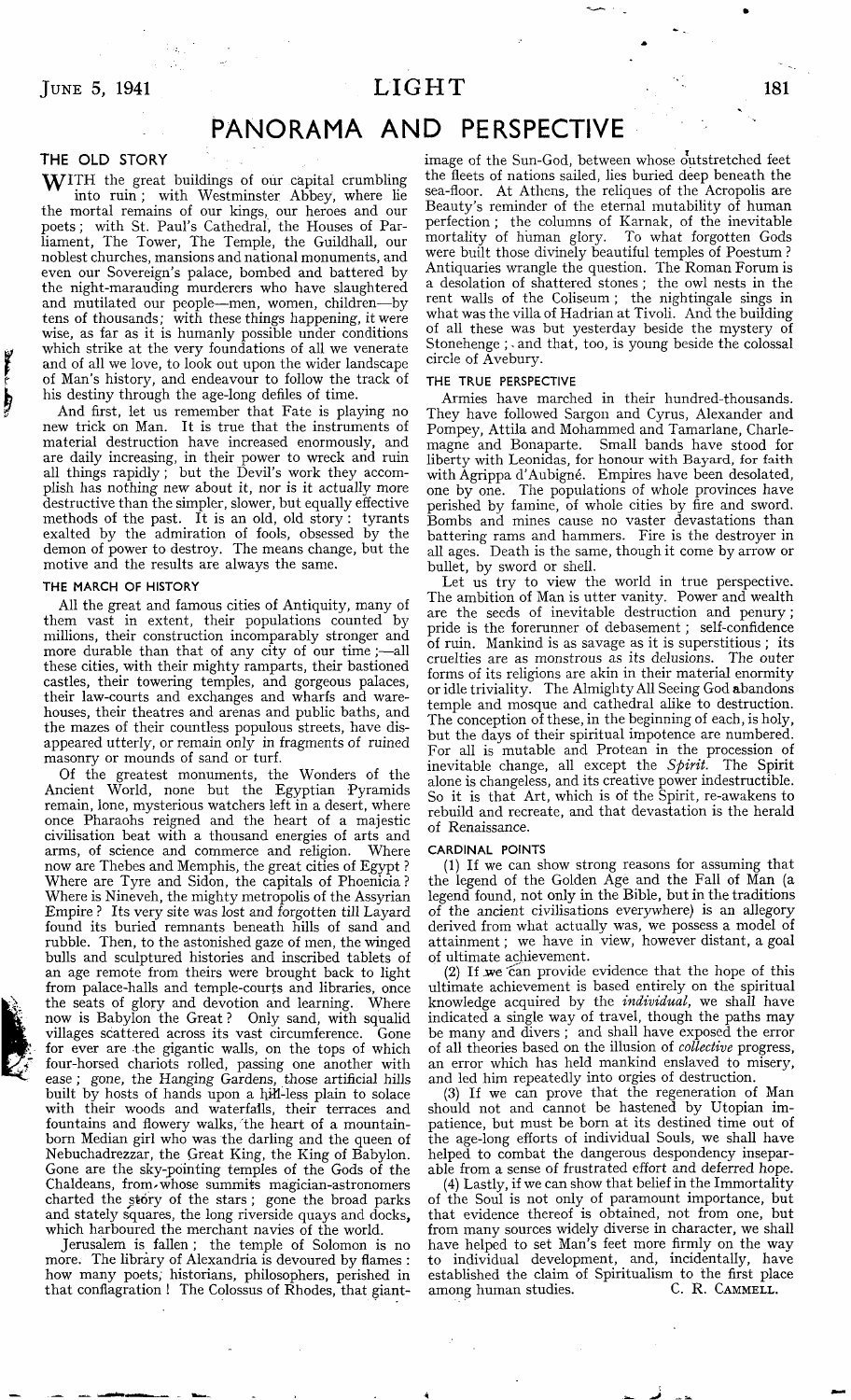## **THE MANY**

### **By** W. H. EVANS

*Let not your heart be troubled ; ye believe in God, believe also in me. In my Father's house are many mansions, if it were not so, I would have told you. I go to prepare a place for you.—John* 14, 1-2.

Q N E of the great things Spiritualism gives is a more definite conception of the Life Beyond. Not only does it prove our survival of bodily death, but also that we go to a world which will be to us as real as this we now inhabit.

One of the difficulties of unbelievers is the lack of definiteness in the teachings of Christianity relative to the next state. This is natural, for the only ones who can give us any report of the next state of being are those who live there. Just as we are dependent upon the reports of travellers regarding countries we have not visited, so are we dependent upon the reports of those in the next life regarding their world ; and, as the Churches closed the door between the two states of being, they cut off any possibility of getting any information about it.

That there is a world in which we shall dwell is certain. There is, in our experience, no life apart from a living organism, and no consciousness apart from a brain with which to think ; and all the evidence goes to show that it is so in the next state of life.

We must bear in mind that subjective states of consciousness are dependent upon mechanism for any awareness of them by the individual. There is no thinking in a vacuum ; thinking and imagining have definite relations to an appropriate mechanism. That, on earth, is our brains and nervous system ; and, as we know there *is* a spiritual body, it is reasonable to infer that it corresponds to the physical vehicle with which it is associated.

The reality of the spiritual body implies a world corresponding to it in substance; a world as real externally as the spiritual body we shall act through when there.

It is noticeable that Jesus, when speaking of the next world, used words that implied its concrete nature. " Many mansions " (or as some say, "resting" or " abiding places "). Jesus did not say " I go to prepare a spiritual condition for you," but a " place," implying that homely domesticity associated with home. place " was to be prepared for his followers. They were to inhabit " mansions " or places of rest ; all of which is in line with what our friends tell us about their life. There is, then, *place,* or external environment as well as states of mind.

Let us consider a moment what may be one of the meanings of the Universe. It is a result of creative activity ; but creative mind must have the appropriate tools to work with. Creation is the transition of the no-thing (that is the mental conception) into the concrete embodiment which is the some-thing. But, for that, there must be appropriate organism. The Universe we see is a result of invisible forces directed by mind ; that mind is expressed not only in visible universes but also in the invisible one. For all stars and planets are held in one embracing law, and law must correspond to a power using appropriate means to effect its purposes. The visible Universe, then, may be regarded as the " many mansions " of the physical plane, and will have their corresponding aspects in the Unseen.

Those vast spaces between stars and planets are not empty ; the space is in use, for in it are those many orders of life invisible to mortal eyes, and those orders of being have worlds appropriate to them.

It is comforting to think this; and when our friends over the way" assure us of the reality of their life, " over the way " assure us of the reality of their life, and the wonder and beauty of their surroundings, it indicates that the reasoning here given is not so far from the truth.

In these days, when so many are being bereaved, it is necessary to emphasise the reality of the spiritual w orld; to replace theological vagueness with the

### **MANSIONS**

definiteness of knowledge given by those dwelling in that life. It is an all-round existence, full of interests of every kind; and we shall assuredly each go to his own place," which will reflect the development of our being.

There are as many states of being as there are men and women, but the mental state is associated chiefly with the individual, and is reflected from his or her environment in much the same manner as it is here. Here we dwell in more worlds than one : there is the external environment and there are the continually moving mental states, often more real to us than our external surroundings. So in that Life Beyond ; and here we are preparing those mental and spiritual conditions which will affect us when we pass on.

Now, refinement in thinking acts upon our spiritual bodies and, by so doing, makes them responsive to finer environment. Hence our progress is two-fold the inner unfoldment preparing us for finer spiritual environment, with its corresponding increase of power to minister to our sense of beauty and holiness.

It would.seem that Jesus did not conceive of a static existence beyond death, but one in which His followers would have their appropriate work. The idea that grew up of singing psalms and playing harps is a materialisation of a condition of supreme harmony of being. The clattering of crowns upon a glassy sea can only dimly shadow forth that divine ecstasy which fills the souls of those who realise the consciousness of divine union with God. But one notes that the Seer is compelled to use figures of speech and illustrations pertaining to *this* plane— crowns, harps, seas, thrones, swords, candlesticks, lamps, horses, dragons, etc., are all drawn from earthly experience; their transfer to another plane to try to illustrate divine truth ends in confusion. We have to put the symbols on one side and endeavour to perceive the truth hidden in them.

Nonetheless, a divine city, no matter how conceived, is a " place " ; and a city must be built, no matter what means may be employed. Bringing it down to our understanding, it suggests the *reality* of the next state of being and that we shall, as our friends insist, dwell in a real world, which in its lower aspects corresponds with our life here. To speak of the next world as a glorified earth may not be so far from the truth as some think. For a glorified earth must indeed be a " place " of beauty in which there will be room for " many mansions " and where our friends may joyfully prepare a place for us.

### **HAUNTED HOUSES**

In reply to Mr. C. J. Seymour **(Light,** May 15), may I say that it should have been obvious to him that no one who had read his article could possibly have charged him with claiming that his' theory covered *all* cases of hauntings. He appears to have been misled by the omission of the words " some of " before " the phenomena " from the first paragraph of my article of April 24. I would point out, however, that Mr. Seymour made precisely the same omission in the opening sentences of his own article.

He definitely advances his theory, however, to cover a " considerable group " of cases of haunting, and my. rebutting statement was made in reply to this claim. Nor will students agree with his assertion that the phenomena of haunted houses are *mostly* crude and childish. He is apparently thinking only of poltergeist phenomena, which occur in only a very small proportion of hauntings.\_\_\_\_\_\_\_\_\_\_\_\_\_\_\_\_\_\_\_\_\_\_\_\_\_ W. **Harrison.**

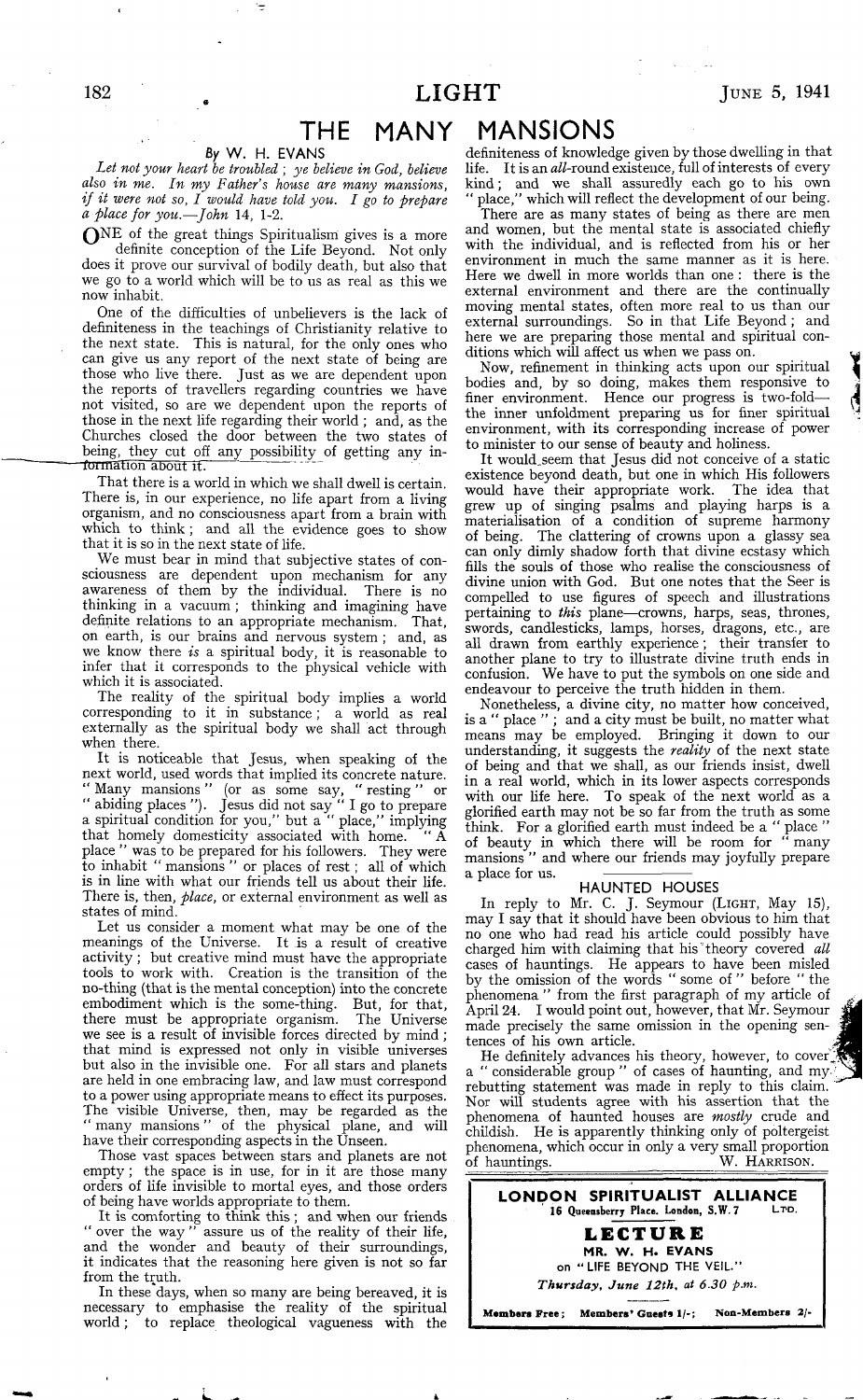

### **LIGHT**  $\bullet$  183

### **SPIRITUAL RE-BIRTH By JESSIE ULPH**

JT was hard to understand why my most constant friends, on " the Other Side," had been silent for so long, especially with regard to the war. They had never spoken of it, as far as I know. I only wrote a strange jumble in October, 1939, of what now proves to be fact and fiction. The following extract from messages helps to explain it :-

" You have been troubled at our silence. But your hopes were set in other directions, and you were not ready for the help that we could offer. We have seen good coming out of evil, for, being a short distance ' up the rise ' we can discover movements and tendencies which are hidden from you.

" Yet we, too, receive truth only as we can bear it : we cannot read the Eternal Mind, but can only look on the tempered rays as they come to us from the Light that lighteth every man.

We do not say that God permits evil, but rather that men have walled evil upon themselves through selfseeking. Yet we know, and are now finding ever more clearly that Love is at work, bringing order out of the disorders of man, and beauty out of corruption and death.

To us it still appears that he who is the centre of evil forces on earth wall soon be removed. But do not take this as final. We cannot judge of earth-time since we are now further on our way towards Him with Whom a thousand years are as one day.

" But we can see, and share in, earth's approaching re-birth. Its signs are unmistakable, and it appears to be due to two main causes :— (1) The dispersal of the different races of men, and, following, as a definite result of this (2) their new-found spiritual union in the struggle against evil.

" From our present angle of vision we see this as though greatly magnified, while you still view it as ' through a glass darkly.' Yet ours is the truer vision, and earth will arrive at it by slow degrees."



1

# WHAT READERS ARE SAYING

**OBSESSION IN WAR-TIME** 

SIR,-Mr. W. Harrison has done great service by calling attention to the reality of spirit-obsession, and I am glad he quoted Nona, Rosemary's Guide, among his authorities. Another point Nona made was that obsession is more difficult to cure on the Other Side than here. Hence the desirability of removing it from the patient while still in the body.

But the Rosemary guides also foreshadow that this problem will be more acute after the War, as so many earthbound spirits, bombed out of the physical body, will try to attach themselves and their distress to people on this side. They will need all the help we can give, for many are not yet aware of their new surroundings, nor of their spirit-helpers.

I have written on this question in my new book *Mediumship and War,* which Messrs. Rider will shortly publish, but it is not too soon to be making plans, even now, for this great curative work. It will need Mediums, as well as enlightened doctors. I have also stressed the fact that this War caught us unprepared psychically, as well as materially. The people who had plenty of evidence but who refused to tell all the world that survival was proved are as much to blame as the governments who failed to prepare for the menace of German aggression. Had these people moved with the times, the Church might have moved also, for in all walks of life we naturally look to specialists for guidance. The medical profession also, might by now have been well informed of the post-mortem conditions of their patients, and remedial measures, like those I outlined in my recent article on Clearing Stations, might have been more widely adopted. The need for them is most urgent to-day.

### **Frederic** H. **W ood.**

### LIFE AND DEATH

Sir,-Dr. E. Le Cronier Lancaster's letter in LIGHT of May 15 seems to me very much to the point. Spiritualists on this side and Spirit-friends on the Other Side frequently appear to explain the universal intention too easily. We cannot get away from the fact that Nature's method of maintaining Life is one based on Death. Construction and Destruction work alongside each other—surely and inevitably. . .

We have to go a long way to learn how Death is a part of Life. Man cannot be responsible for the little dead birds we pick up in the garden in early summer; and did God or Man make the iron frosts of a hard winter which destroy our feathered friends by the thousand ?

M. **Holland** (Miss).